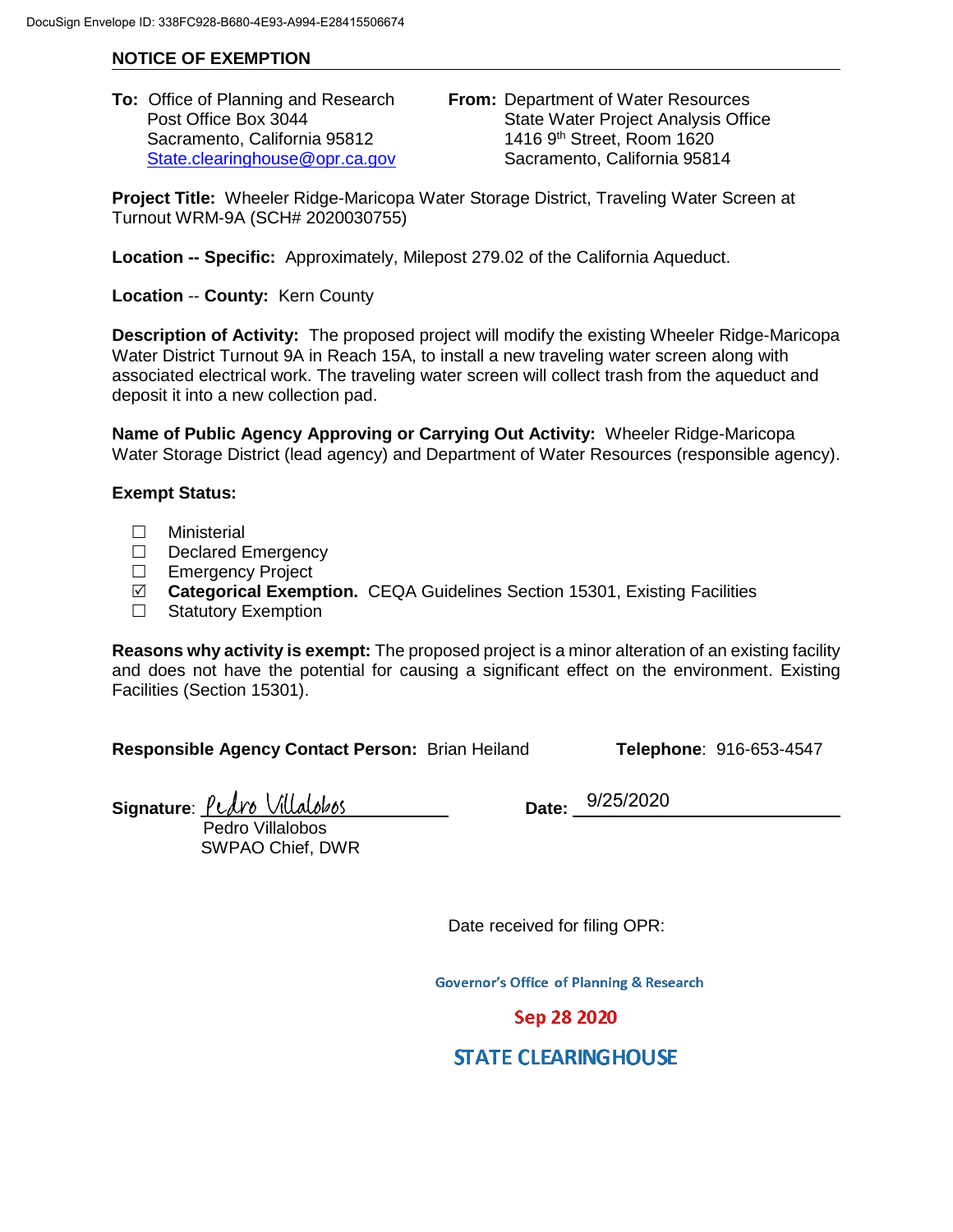

| <b>Certificate Of Completion</b>                                               |                                                                            |                                      |
|--------------------------------------------------------------------------------|----------------------------------------------------------------------------|--------------------------------------|
| Envelope Id: 338FC928B6804E93A994E28415506674                                  |                                                                            | Status: Completed                    |
| Subject: Please DocuSign                                                       |                                                                            |                                      |
| Source Envelope:                                                               |                                                                            |                                      |
| Document Pages: 1                                                              | Signatures: 1                                                              | Envelope Originator:                 |
| Certificate Pages: 2                                                           | Initials: 0                                                                | <b>DWR SWPAO Executive Secretary</b> |
| AutoNav: Enabled                                                               |                                                                            | 1416 9th Street                      |
| Envelopeld Stamping: Enabled                                                   |                                                                            | Sacramento, CA 95814                 |
| Time Zone: (UTC-08:00) Pacific Time (US & Canada)                              |                                                                            | SWPAOExecSecr@water.ca.gov           |
|                                                                                |                                                                            | IP Address: 136.200.53.23            |
| <b>Record Tracking</b>                                                         |                                                                            |                                      |
| Status: Original                                                               | Holder: DWR SWPAO Executive Secretary                                      | Location: DocuSign                   |
| 9/25/2020 3:56:12 PM                                                           | SWPAOExecSecr@water.ca.gov                                                 |                                      |
| Security Appliance Status: Connected                                           | Pool: StateLocal                                                           |                                      |
| Storage Appliance Status: Connected                                            | Pool: Department of Water Resources                                        | Location: DocuSign                   |
| <b>Signer Events</b>                                                           | <b>Signature</b>                                                           | <b>Timestamp</b>                     |
| Pedro Villalobos                                                               |                                                                            | Sent: 9/25/2020 4:01:45 PM           |
| pedro.villalobos@water.ca.gov                                                  | Pedro Villalobos                                                           | Viewed: 9/25/2020 4:21:29 PM         |
| Chief of the State Water Project Analysis Office                               |                                                                            | Signed: 9/25/2020 4:21:52 PM         |
| Department of Water Resources                                                  |                                                                            |                                      |
| Security Level: Email, Account Authentication<br>(None)                        | Signature Adoption: Pre-selected Style<br>Using IP Address: 50.126.137.162 |                                      |
|                                                                                |                                                                            |                                      |
| <b>Electronic Record and Signature Disclosure:</b><br>Not Offered via DocuSign |                                                                            |                                      |
| In Person Signer Events                                                        | <b>Signature</b>                                                           | Timestamp                            |
| <b>Editor Delivery Events</b>                                                  | <b>Status</b>                                                              | Timestamp                            |
| <b>Agent Delivery Events</b>                                                   | <b>Status</b>                                                              | Timestamp                            |
|                                                                                |                                                                            |                                      |
| <b>Intermediary Delivery Events</b>                                            | <b>Status</b>                                                              | Timestamp                            |
| <b>Certified Delivery Events</b>                                               | <b>Status</b>                                                              | <b>Timestamp</b>                     |
|                                                                                |                                                                            |                                      |
| <b>Carbon Copy Events</b>                                                      | <b>Status</b>                                                              | Timestamp                            |
| <b>DWR SWPAO Executive Secretary</b>                                           |                                                                            | Sent: 9/25/2020 4:21:53 PM           |
| swpaoexecsecr@water.ca.gov                                                     | <b>COPIED</b>                                                              |                                      |
| Department of Water Resources                                                  |                                                                            |                                      |
| Security Level: Email, Account Authentication<br>(None)                        |                                                                            |                                      |
| <b>Electronic Record and Signature Disclosure:</b><br>Not Offered via DocuSign |                                                                            |                                      |
| <b>Witness Events</b>                                                          | <b>Signature</b>                                                           | Timestamp                            |
|                                                                                |                                                                            |                                      |
| <b>Notary Events</b>                                                           | <b>Signature</b>                                                           | Timestamp                            |
| <b>Envelope Summary Events</b>                                                 | <b>Status</b>                                                              | <b>Timestamps</b>                    |
| <b>Envelope Sent</b>                                                           | Hashed/Encrypted                                                           | 9/25/2020 4:21:53 PM                 |

Certified Delivered **Security Checked** Security Checked 9/25/2020 4:21:53 PM Signing Complete Signing Complete Security Checked Security Checked 9/25/2020 4:21:53 PM